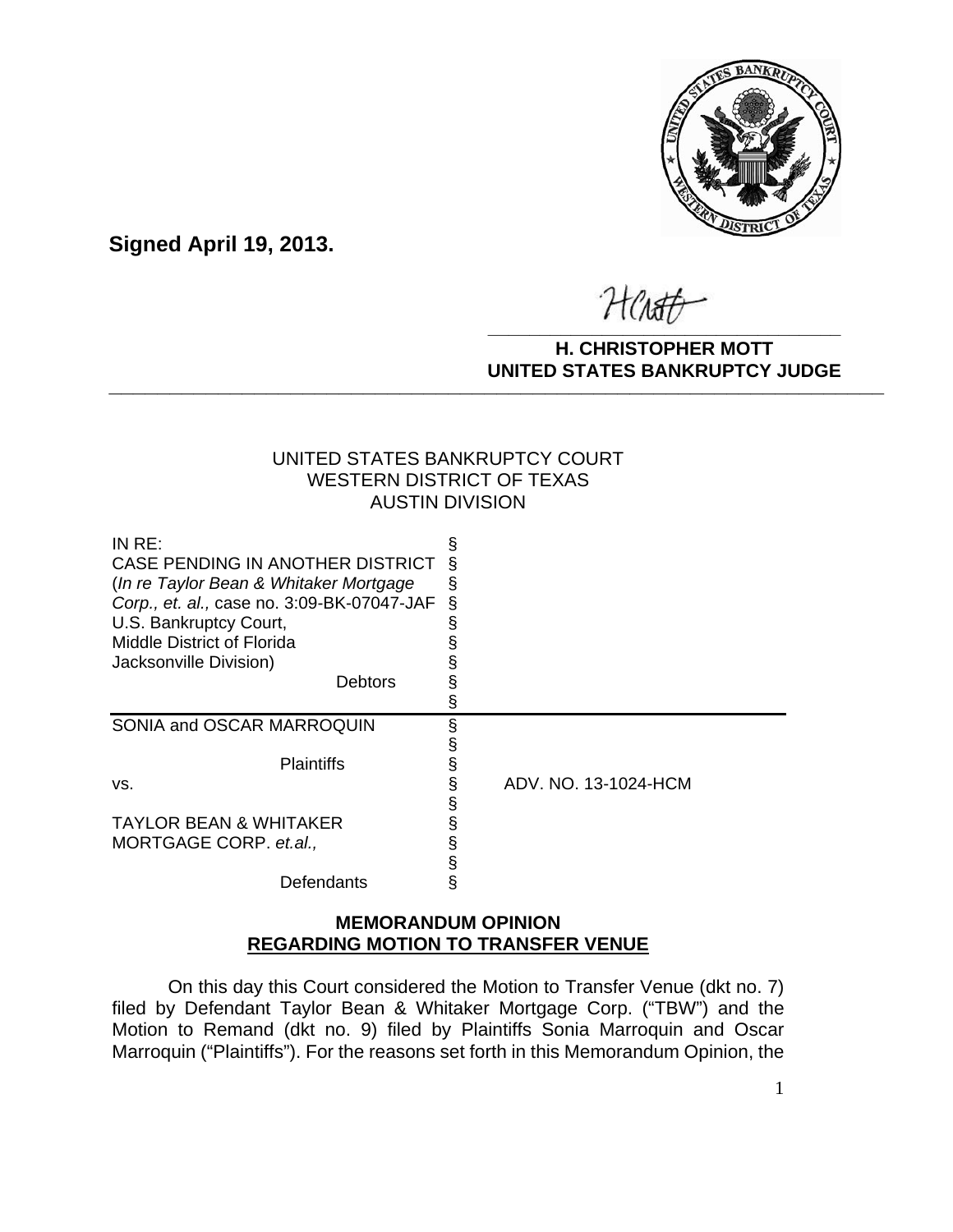Court will grant the Motion to Transfer Venue, and defer to the Florida Bankruptcy Court to decide Plaintiffs' Motion to Remand.

### **I. PROCEDURAL BACKGROUND**

This adversary proceeding is a removed Texas state court suit styled *Sonia and Oscar Marroquin v. Taylor Bean & Whitaker Mortgage Corp. et.al.,* cause no. 40825 ("Suit"). The Suit was originally filed by Sonia and Oscar Marroquin (herein "Plaintiffs") in the 33<sup>rd</sup> Judicial District Court of Burnet County, Texas ("State Court"). The Suit was removed from State Court to this Court on January 25, 2013 by Defendant Taylor Bean & Whitaker Mortgage Corp. (herein "TBW"), by filing a Notice of Removal (dkt no. 1). TBW is a debtor that filed a Chapter 11 bankruptcy case which is pending in the U.S. Bankruptcy Court for the Middle District of Florida, Jacksonville Division ("Florida Bankruptcy Court"), jointly administered chapter 11 case no. 3:09-BK-07047-JAF ("Florida Bankruptcy Case").

On March 6, 2013, this Court conducted a status hearing in this removed adversary proceeding. Respective counsel for TBW and Plaintiffs appeared at the status hearing. This Court then entered an Order on March 6, 2013 setting deadlines for filing a Motion to transfer venue by TBW, a Motion to remand by Plaintiffs, and responses thereto by the parties (dkt no. 4) ("Scheduling Order"). TBW timely filed a Motion to Transfer Venue and a Brief in Support with this Court on March 22, 2013 (dkt nos. 7, 8). Plaintiffs were required by the Scheduling Order to file a Response to the Motion to Transfer Venue by April 12, 2013. Plaintiffs have failed to file a Response to the Motion to Transfer Venue. According to the express terms of the Scheduling Order, the "failure of Plaintiffs to timely file a Response may result in the Court considering the Motion to Transfer as unopposed, and granting such Motion to Transfer" venue (dkt no. 4, ¶1).

Plaintiffs did timely file a Motion to Remand on March 22, 2013 in accordance with the Scheduling Order (dkt no. 9). TBW timely filed a Response to the Motion to Remand with this Court on April 12, 2013(dkt no. 10).

### **II. FACTUAL BACKGROUND**

The Suit was filed by Plaintiffs in State Court against TBW on October 30, 2012. The primary allegations made by Plaintiffs in the Suit may be summarized as follows, and are set forth in Plaintiffs' First Original Petition and Plaintiffs' First Amended Original Petition (dkt no.1, Ex. C; dkt no. 9, Ex. A).

In general, Plaintiffs allege in the Suit that TBW made a loan to Plaintiffs to purchase a home in Burnet County, Texas ("Property") in 2007. In connection with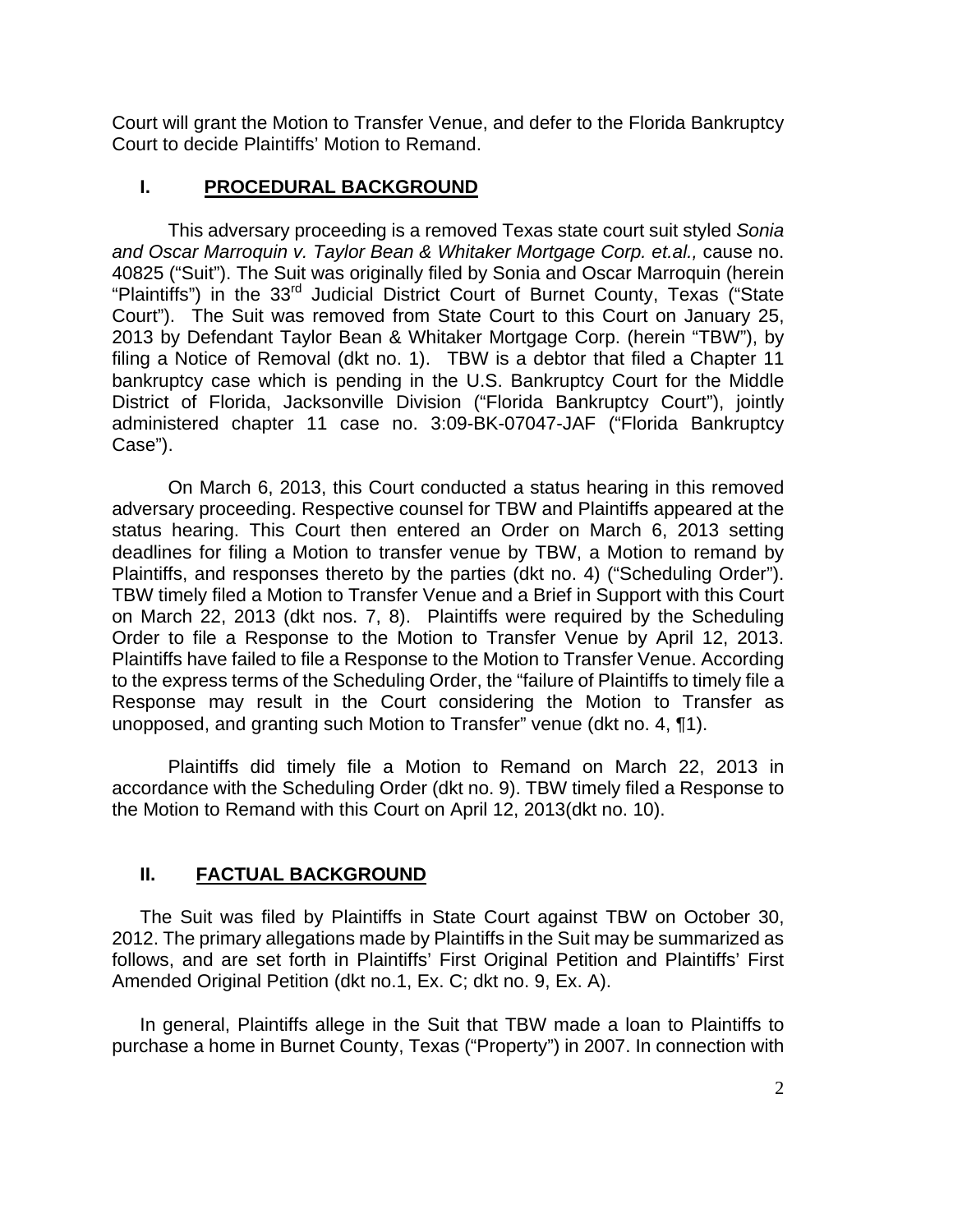such loan, Plaintiffs executed a Promissory Note in favor of TBW ("Note") and a Deed of Trust on the Property in favor of TBW to secure such loan. Plaintiffs further allege that in August 2009, the FDIC (as receiver for Colonial Bank) became the owner and holder of the Note and Deed of Trust. Plaintiffs contend that TBW ceased operations in 2009, TBW filed bankruptcy in the Florida Bankruptcy Court, and the ex-chairman of TBW was convicted in a fake mortgage scheme. Plaintiffs contend that that the Florida Bankruptcy Court entered an Order Establishing Protocol to Resolve Borrower Issues in the Florida Bankruptcy Case in February 2010 ("Florida Bankruptcy Court Protocol Order"). Plaintiffs allege that they are victims of a mortgage fraud and that TBW has failed to adhere to orders of the Florida Bankruptcy Court. In the Suit, Plaintiffs seek to quiet title to the Property, allege that that TBW's foreclosure on the Property was invalid because of TBW was in bankruptcy and did not have standing, and that TBW failed to comply with Texas law in foreclosing on the Property. Plaintiffs seek damages against TBW under various Texas state laws, a declaration that the Substitute Trustee's Deed (apparently conveying title to the Property from the Plaintiffs) should be removed, and injunctive relief. *See* Plaintiffs' First Original Petition (dkt no.1, Ex. C); Plaintiffs' First Amended Original Petition (dkt no. 9, Ex. A).

TBW was one of the largest independent mortgage lenders in the United States, originating over \$30 billion in mortgage loans annually. According to TBW, by the end of July 2009, TBW was servicing over 512,000 mortgages with balances in excess of \$80 billion (dkt no. 8, ¶2).

On August 29, 2009, TBW (as debtor) filed a voluntary petition under Chapter 11 of the Bankruptcy Code in the U.S. Bankruptcy Court for the Middle District of Florida, Jacksonville Division (herein "Florida Bankruptcy Court"). TBW's bankruptcy case in pending in the Florida Bankruptcy Court, under jointly administered case no. 3:09-BK-07047-JAF ("Florida Bankruptcy Case"). On July 21, 2011, the Florida Bankruptcy Court entered an Order ("Confirmation Order") which confirmed a Third Amended and Restated Joint Plan of Liquidation of the Debtors and Official Committee of Unsecured Creditors Committee ("TBW Plan"). *See* Confirmation Order (dkt no. 8, Ex. A); TBW Plan (dkt no. 10, Ex. 1).

#### **III. LEGAL ANALYSIS**

Defendant TBW has filed a Motion to Transfer Venue with this Court, seeking to transfer venue of the Suit (now this adversary proceeding) to the Florida Bankruptcy Court. As set forth above, Plaintiffs were required by this Court's Scheduling Order to file a Response to the Motion to Transfer Venue by April 12, 2013. Plaintiffs have failed to file a Response to the Motion to Transfer Venue. According to the express terms of the Scheduling Order, the failure of Plaintiffs to timely file a Response may result in the Court considering the Motion to Transfer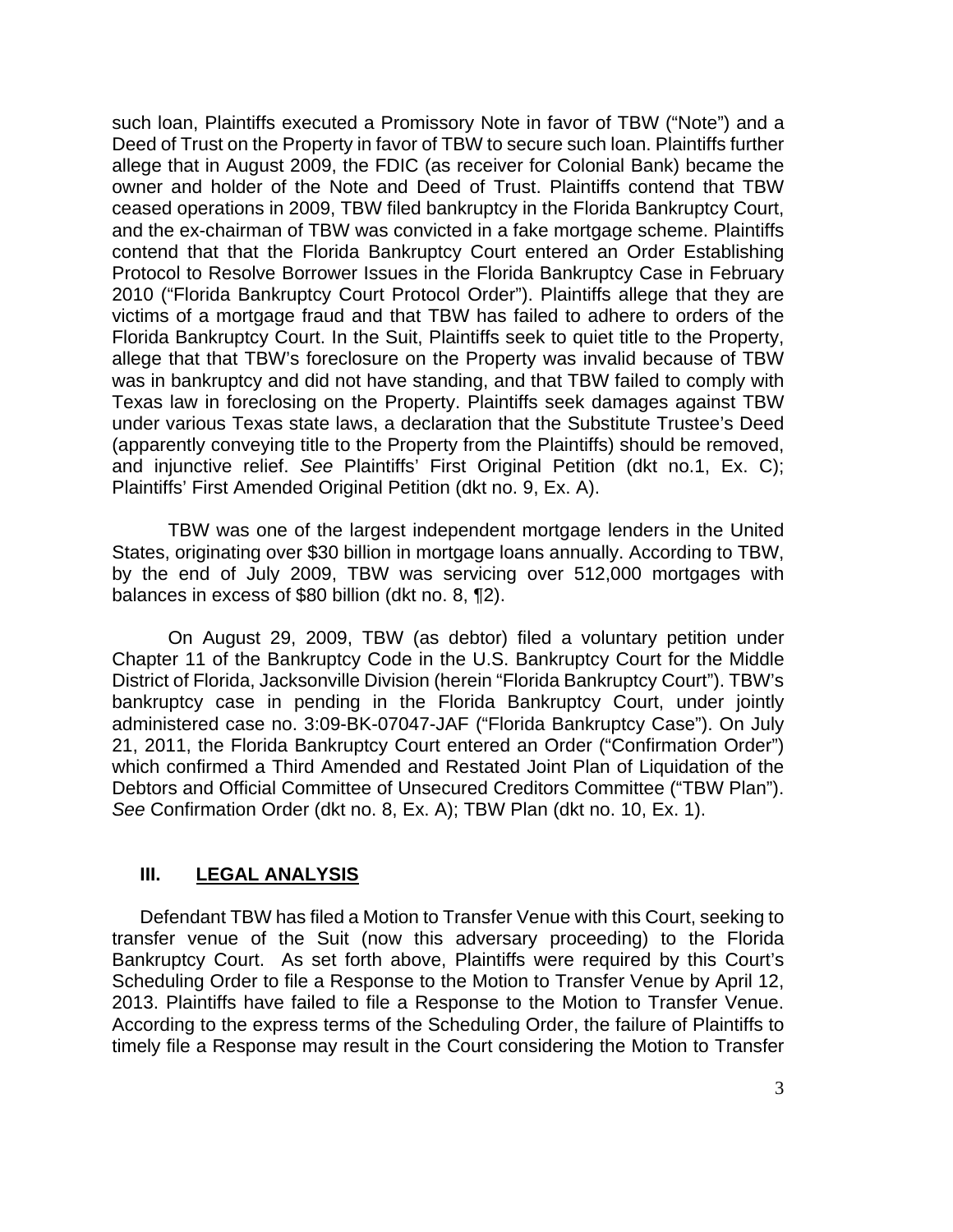as unopposed, and granting the Motion to Transfer Venue (dkt no. 4, ¶1). For this reason alone, this Court can grant the Motion to Transfer Venue.

Even if this Court were to examine the Motion to Transfer Venue on its merits, it should be granted. TBW requests that the Court transfer venue of this adversary proceeding to the Florida Bankruptcy Court under 28 U.S.C. §§ 1404 or 1412, and Rule 7087 of the Federal Rules of Bankruptcy Procedure ("Bankruptcy Rules"). Bankruptcy Rule 7087, in general, provides that a bankruptcy court may transfer an adversary proceeding to another district under 28 U.S.C. §1412. In turn, 28 U.S.C. §1412 provides that a court may transfer a case or proceeding under title 11 (the Bankruptcy Code) to a district court for another district "in the interest of justice *or* for the convenience of the parties" (italics added).

As 28 U.S.C. §1412 is written in the disjunctive, venue may be transferred upon a showing that either the interest of justice *or* the convenience of the parties warrants such transfer. *See e.g., Brundgardt Honomichl & Co. v. P.F. Net Construction Corp. (In re Velocita Corp.),* 285 B.R. 188, 190 (Bankr. M.D. N.C. 2002); *Irwin v. Beloit Corp., (In re Harnischfeger Indus., Inc.)*, 246 B.R. 421, 435 (Bankr. N.D. Ala. 2000).

For the reasons set forth by TBW in the Motion to Transfer Venue and after considering the factors set forth therein, the Court finds that the Motion to Transfer Venue should be should be granted. Cases have identified a number of factors that may be considered in determining whether transfer of venue will serve the interest of justice, including the following: (i) the economic administration of the bankruptcy estate; (ii) the presumption in favor of trying proceedings related to a bankruptcy case in the court in which the bankruptcy is pending; (iii) judicial efficiency; (iv) ability to receive a fair trial; (v) the state's interest in having local controversies decided within its borders; (vi) enforceability of any judgment rendered; and (vii) the plaintiff's original choice of forum. *See e.g., In re Velotica,*  285 B.R. at 190; *Blanton v. IMN Financial Corp.,* 260 B.R. 257, 266 (M.D.N.C. 2001). Although in this Suit, Plaintiffs' choice of forum in Texas state court and the state's interest in deciding local controversies favor retaining venue, these factors are outweighed in this particular case by the factors of economic administration of the massive TBW bankruptcy, judicial consistency, and judicial efficiency.

Further, courts often presume that the proper venue for a proceeding related to a bankruptcy case is in the district where the bankruptcy case is pending (here, the Florida Bankruptcy Court). *See e.g., IMN Financial Corp.,* 260 B.R. at 266 (transferring venue of borrower mortgage dispute to home district of bankruptcy court when home bankruptcy court is familiar with sale of hundreds of mortgages by debtor approved by that bankruptcy court); *Sudbury, Inc. v. Dlott (In re Sudbury)*, 149 B.R. 489, 493 (Bankr. N.D. Ohio 1993) (general presumption is that all matters involving a bankruptcy should be tried in the court in which the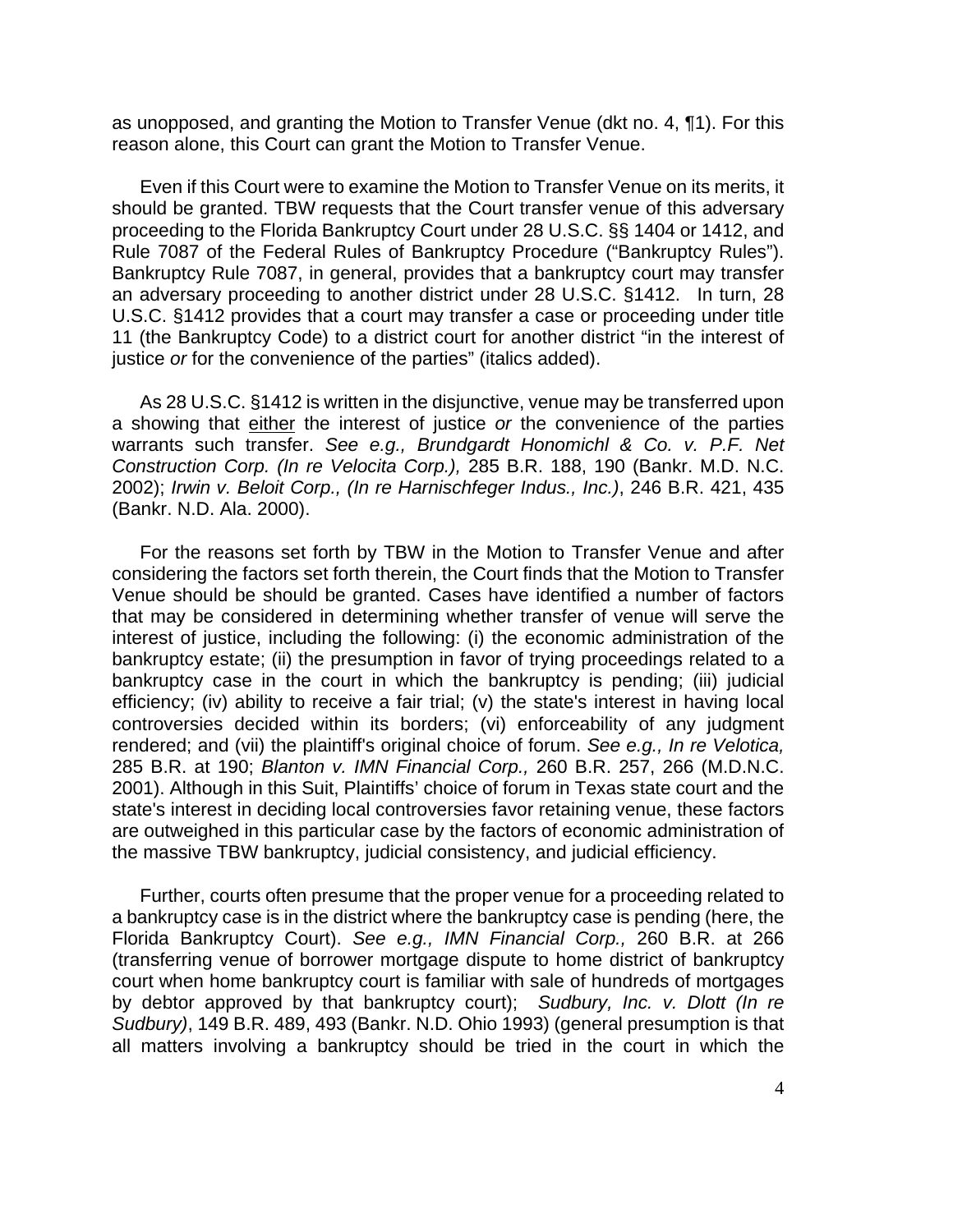#### bankruptcy is pending).

Here, Plaintiffs are two of thousands of borrowers under loans originally made by the Debtor TBW, which are being administered as part of the Florida Bankruptcy Case. One of the threshold issues raised in Plaintiffs' Suit (and now this adversary proceeding) is whether the Debtor TBW and its bankruptcy estate owned the Note and Deed of Trust on the Property of Plaintiffs and had the right to foreclose on the Property, or whether the FDIC (as receiver of Colonial Bank) owned the Note and Deed of Trust and was the only entity with the right to foreclose. In the Suit, Plaintiffs contend that the FDIC owned the Note and Deed of Trust. TBW contends that TBW and its bankruptcy estate owned the Promissory Note and Deed of Trust and that the FDIC (as receiver of Colonial Bank) has a security interest in the Note and Deed of Trust, as part of a settlement agreement dated August 2010 approved by the Florida Bankruptcy Court in the Florida Bankruptcy Case. *See* Settlement Agreement (dkt no. 10, Ex. 2).

Determination of this threshold issue is a complex one, and involves interpretation of hundreds of pages of the Settlement Agreement, TBW Plan, and Confirmation Order. In the interests of justice, and for the economic administration of the TBW bankruptcy case, judicial consistency, and judicial efficiency, this threshold issue is best determined by the Court most familiar with it—the Florida Bankruptcy Court.

Another primary issue raised by Plaintiffs in the Suit (and now this adversary proceeding) is that TBW has violated orders of the Florida Bankruptcy Court, including the Florida Bankruptcy Court Protocol Order. Again, in the interests of justice, and for judicial consistency and judicial efficiency, this issue is best determined by the Court that entered the orders—the Florida Bankruptcy Court.

Another key issue in the dispute is whether the automatic stay in TBW's bankruptcy case under 11 U.S.C. §362, and whether the injunction and jurisdictional retention that is part of the complicated TBW Plan and Confirmation Order entered by the Florida Bankruptcy Court, prohibits Plaintiffs from seeking some of the relief in State Court against the debtor TBW and property of the TBW bankruptcy estate. In the interests of justice, and for judicial consistency and efficiency, these issues are best determined by the Court that entered the orders—the Florida Bankruptcy Court.

Plaintiffs have filed a Motion to Remand the Suit to State Court (dkt no. 9). Plaintiffs do not cite any statutory basis for remand—such as (i) 28 U.S.C. § 1452(b) (equitable remand); (ii) 28 U.S.C. §1334(c)(1) (permissive or discretionary abstention); or (iii) 28 U.S.C. §1334(c)(2) (mandatory abstention). However, Plaintiffs make some arguments that the Suit should be remanded based on judicial economy and lack of "core jurisdiction" by the Florida Bankruptcy Court.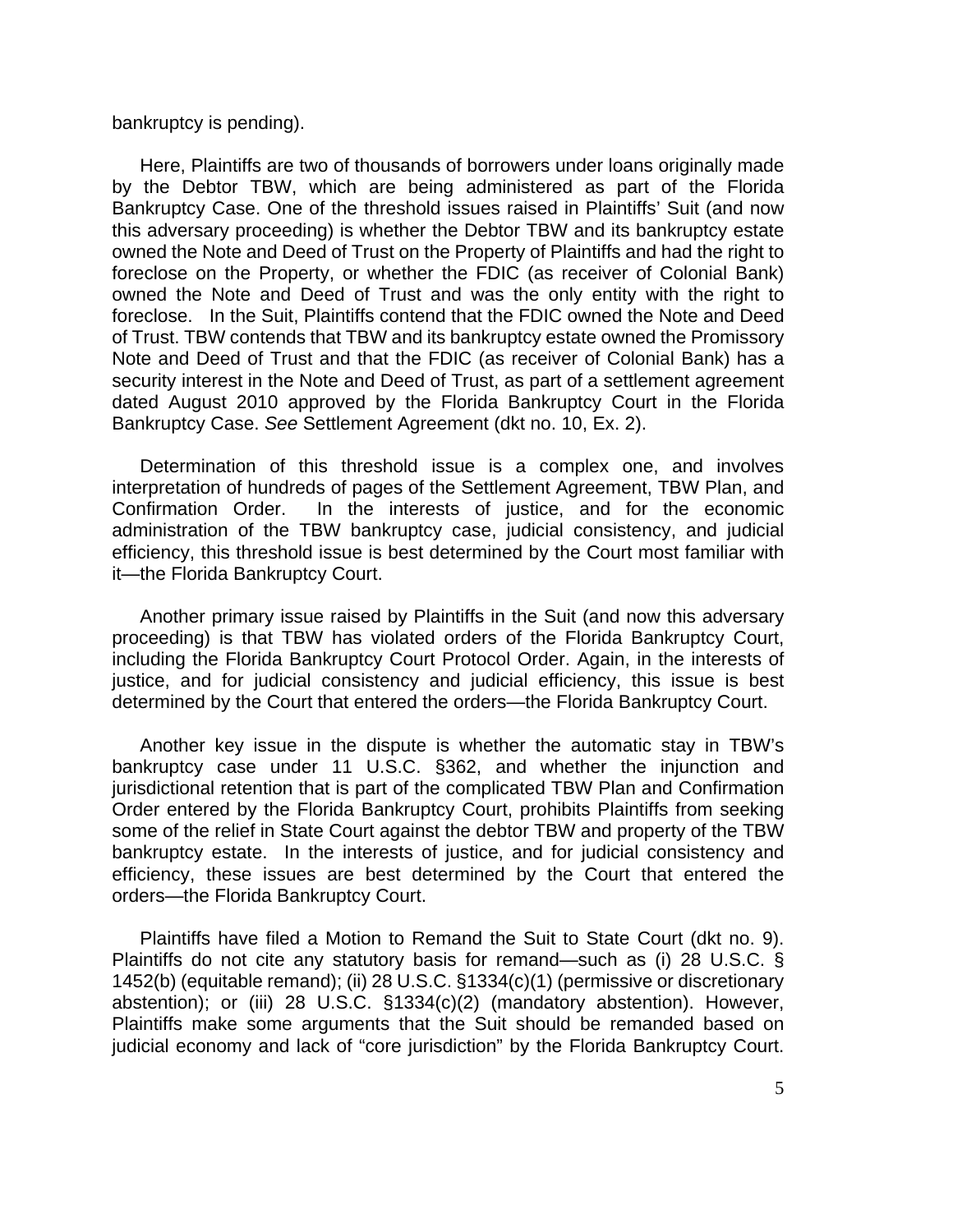Although this Court is very sympathetic to Plaintiffs' plight, under these particular circumstances, this Court believes that the Florida Bankruptcy Court is the best forum to decide whether remand to State Court is appropriate, for the reasons set forth above.

In substance, in our setting, this Court is a "local" or "conduit" court, through which a suit pending in a state court (such as the Suit filed by Plaintiffs in Texas state court) is removed to a "home" bankruptcy court in another state (such as the bankruptcy court in Florida where TBW's bankruptcy case is pending). As a local or conduit court, this Court has the discretion to permit the "home" bankruptcy court (in this setting the Florida Bankruptcy Court) to make the decision on whether or not it desires to keep the Suit or to remand the Suit back to State Court. *See e.g., Thomason Auto Group LLC v. China America Coop.,* 2009 Dist. LEXIS 22669 at \*12 (D. N.J. 2009) (courts often defer to the home court of the bankruptcy to decide the issue of remand or abstention, as the home court is often in the best position to evaluate the claims and determine if remand is appropriate); *George Junior Republic v. Williams*, 2008 Dist. LEXIS 22682 at \*14-15 (E.D. Pa. 2008); *Philadelphia Health Care Trust v. Tenet Health System Philadelphia Inc. (In re Allegheny Health, Education and Research Foundation),* 1999 Bankr. LEXIS 1401 at \*2 (Bankr. E.D. Pa. 1999)(where a bankruptcy court is confronted with a motion to transfer venue to a home bankruptcy court and a motion to remand to state court, the suit should be transferred to the home bankruptcy court to decide the issue of whether to remand the suit to state court); *see also* cases cited in TBW Brief (dkt no. 8, p. 8).

Under these particular circumstances— a large and complex bankruptcy case pending in the home court (the Florida Bankruptcy Case of TBW) and numerous orders of the home bankruptcy court (the Florida Bankruptcy Court) being implicated by the Suit—this Court believes that the Florida Bankruptcy Court is in the best position to evaluate the claims and decide whether or not the Suit should be remanded.

 It may well be that the Florida Bankruptcy Court determines that the Suit brought by Plaintiffs against TBW (now this adversary proceeding) does not violate any of its orders or the Bankruptcy Code, and that the issues are best left to the State Court to decide. If so, the Florida Bankruptcy Court can remand the State Court Suit back to State Court for adjudication. In any event, the remand issue, in this highly complex situation, is best decided by the "home court" (the Florida Bankruptcy Court where the TBW bankruptcy case is pending) and not the "local court" (this Court, which in essence as a conduit court between the State Court and Florida Bankruptcy Court).